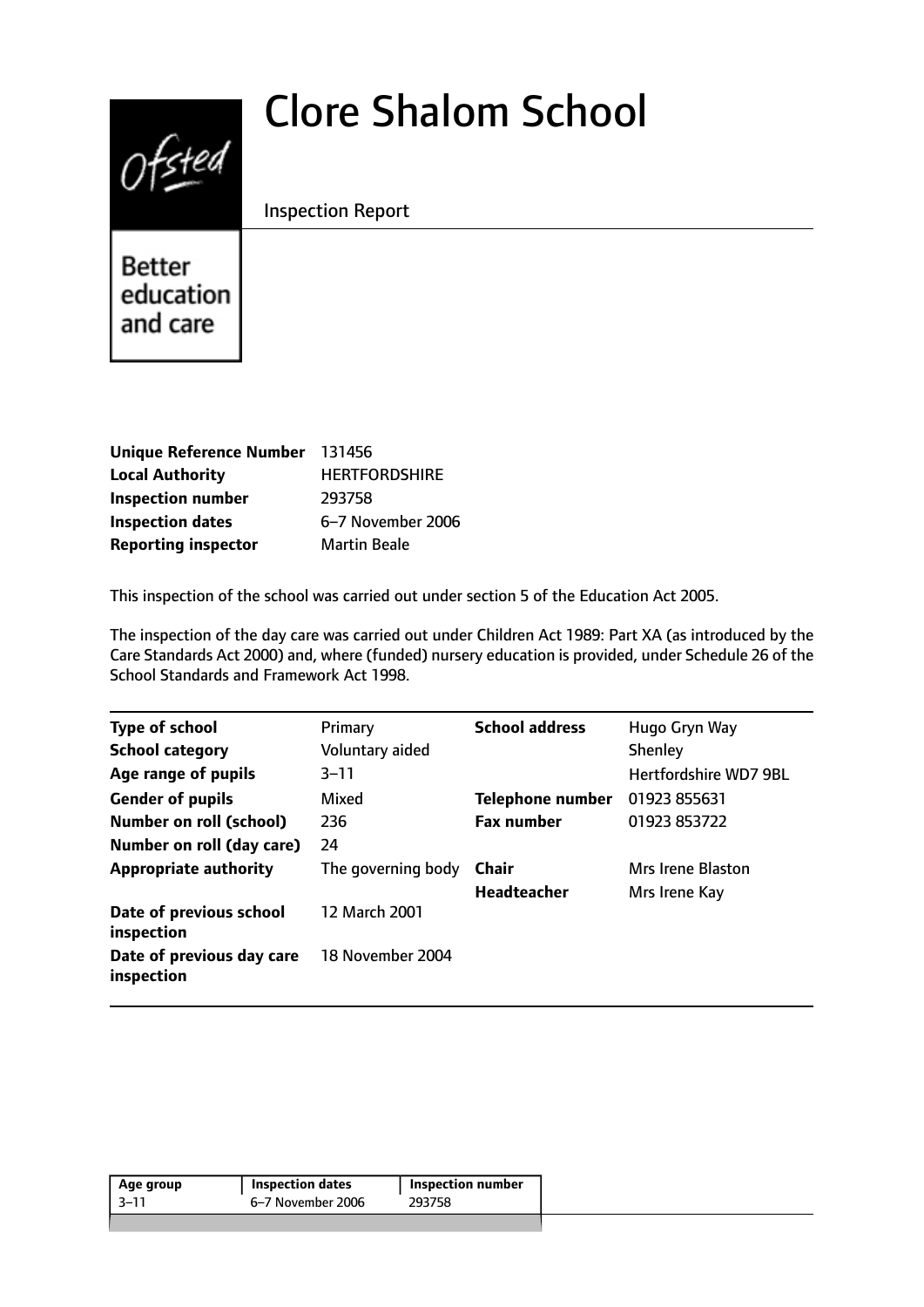© Crown copyright 2006

Website: www.ofsted.gov.uk

This document may be reproduced in whole or in part for non-commercial educational purposes, provided that the information quoted is reproduced without adaptation and the source and date of publication are stated.

Further copies of this report are obtainable from the school. Under the Education Act 2005, the school must provide a copy of this report free of charge to certain categories of people. A charge not exceeding the full cost of reproduction may be made for any other copies supplied.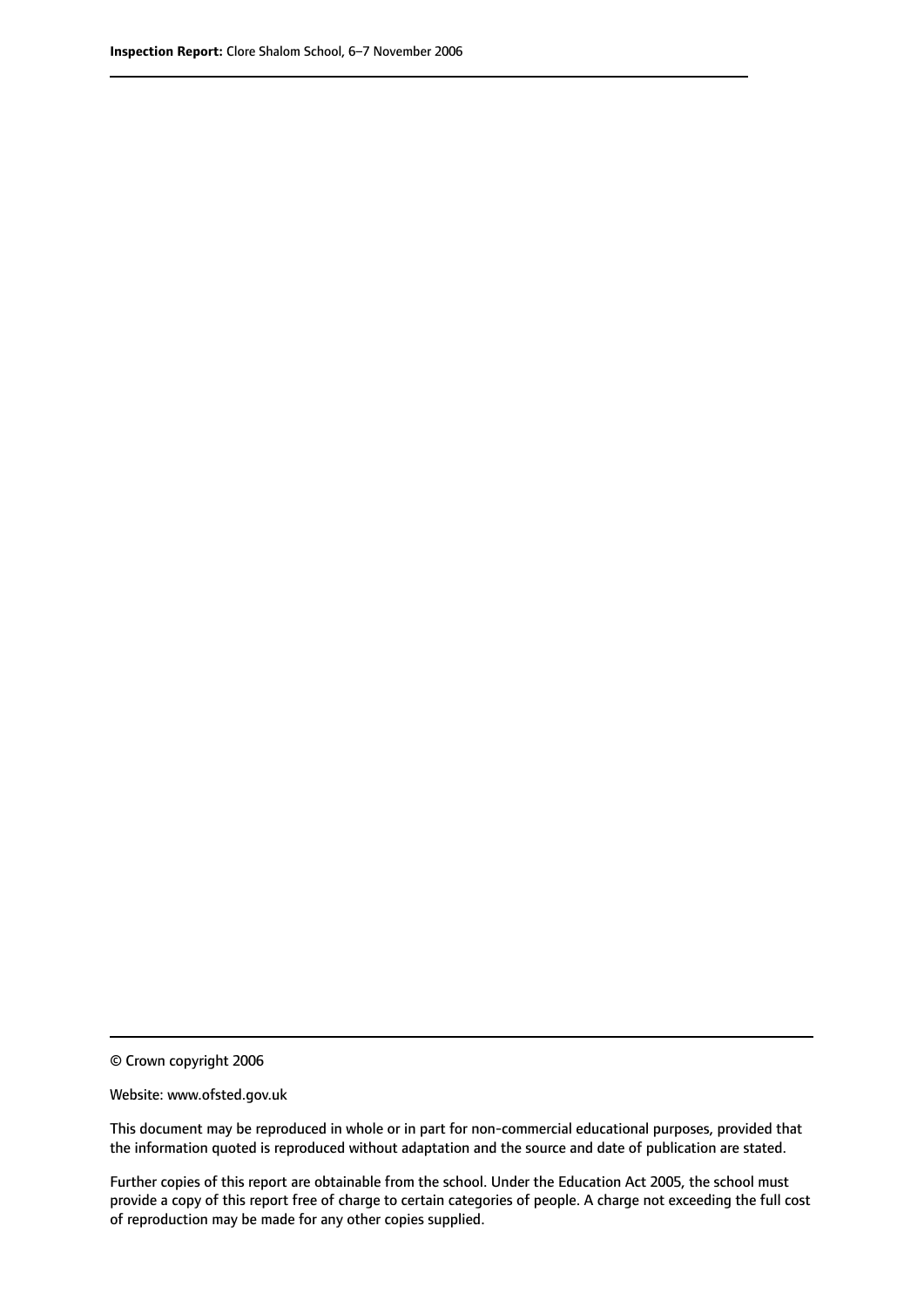## **Introduction**

The inspection was carried out by three Additional Inspectors one of whom undertook a child care inspection.

#### **Description of the school**

Clore Shalom is a Jewish voluntary-aided primary school of average size with a part-time Nursery. All but a very few pupils are of White British background. The proportion of pupils with learning difficulties and disabilities is average. Free school meal entitlement is very low. Attainment on entry fluctuates but is generally above average. The school provides part time child care in the 'Little Doves' pre-school for a maximum of 24 children. All the children attend the school's nursery class in the morning.

#### **Key for inspection grades**

| Grade 1 | Outstanding  |
|---------|--------------|
| Grade 2 | Good         |
| Grade 3 | Satisfactory |
| Grade 4 | Inadequate   |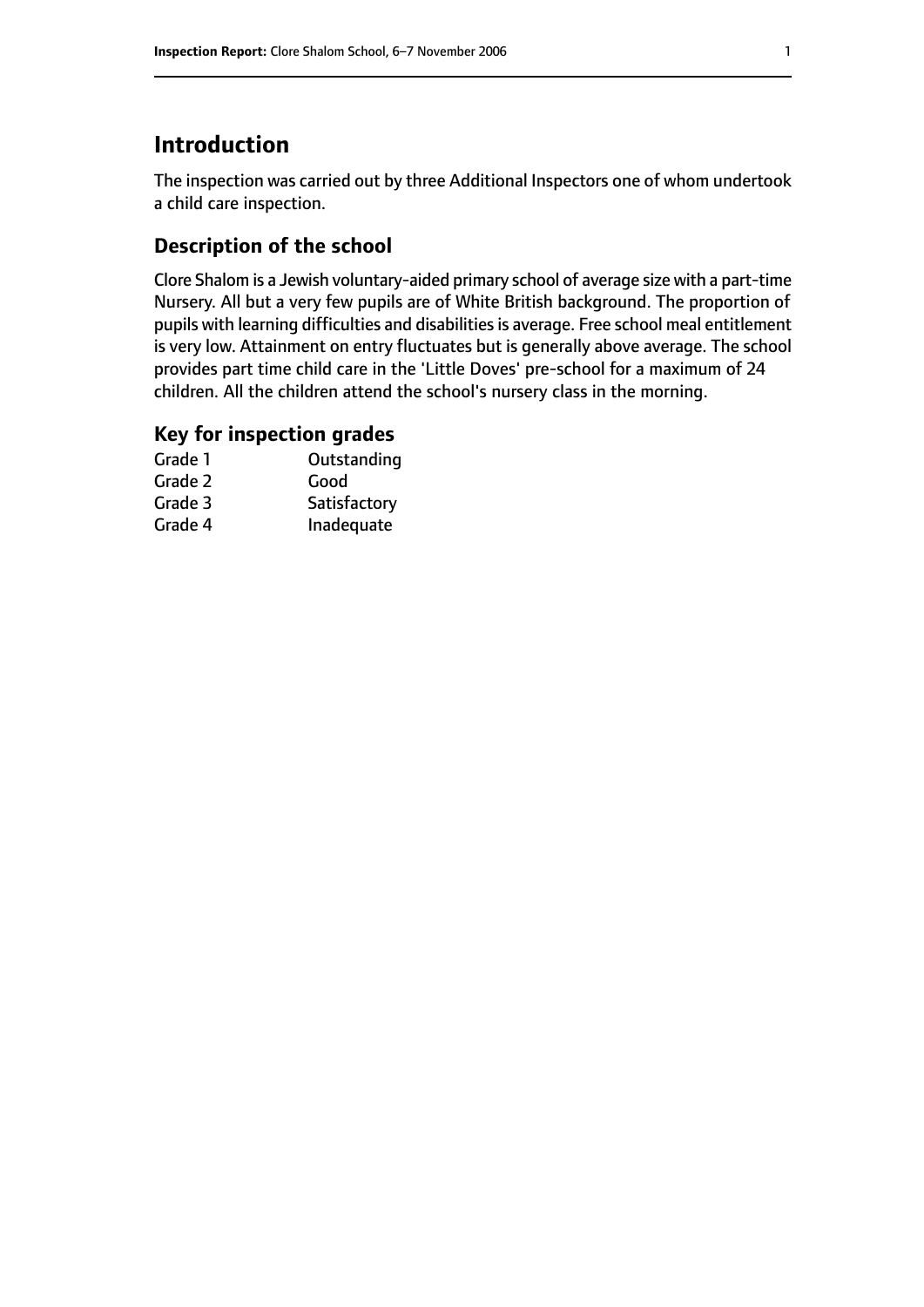## **Overall effectiveness of the school**

#### **Grade: 2**

The inspection supports the school's view that its effectiveness is good. Seven years on from the school's opening it is popular, successful and serves the traditions of its community well. This is largely because of the determination of the headteacher, senior staff and governors to make Clore Shalom School as successful as possible. Staff turnover and recruitment difficulties have not made it an easy seven years, but this problem has been tackled head-on by developing staff and training and nurturing several teachers who have now become an integral part of its success.

The school has several outstanding features. The visitor is immediately impressed by the happy and harmonious environment, the well looked-after buildings and the polite and articulate pupils. It is an interesting place in which to learn because of the outstanding curriculum that enriches and broadens the pupils' experiences while promoting very well both their academic and personal development. The clear vision that has been hammered out over the last few years is fully supported by staff and parents. The school is proud of its own culture and traditions, and is outward looking and respectful of others. Judaism is at the heart of the school but it is also very successful at emphasising diversity and an understanding of others.

Staff and governors have developed a highly effective partnership with parents, who support all that the school does. The care, guidance and support provided are outstanding. Pupils thrive in the safe, caring and happy atmosphere where everyone is valued and encouraged to do their best. This communal sense of well-being is reflected in the harmonious relationships that prevail, in the pupils' behaviour and in their very positive attitudes towards school and learning. Their personal development is outstanding and is based firmly on highly effective promotion of their spiritual, moral, social and cultural understanding.

The youngest children make an excellent start in the Nursery and Reception classes as a result of high quality teaching that is underpinned by a very rich curriculum and a strong appreciation of how young children learn and flourish. This start is built on well in the main school through good teaching. Teachers are becoming more adept in their use of new technology, but in general do not use information and communication technology (ICT) sufficiently to promote learning. Pupils are prepared well for the next stage of their education. Achievement is good and standards are high by the time the pupils leave Year 6, particularly in English and science. Pupils with learning difficulties and disabilities make good progress because their teachers know them well and set appropriately challenging targets. These pupils are given excellent support in class, where the learning support assistants play a crucial role, and in the group room, where the calm and purposeful atmosphere is very conducive to learning.

Strong and highly effective leadership and management have resulted in the school dealing purposefully with shortcomings identified at the last inspection and progressing well. Planning is firmly based on rigorous but slightly modest self-evaluation that accurately identifies where strengths lie and where improvements can be made. This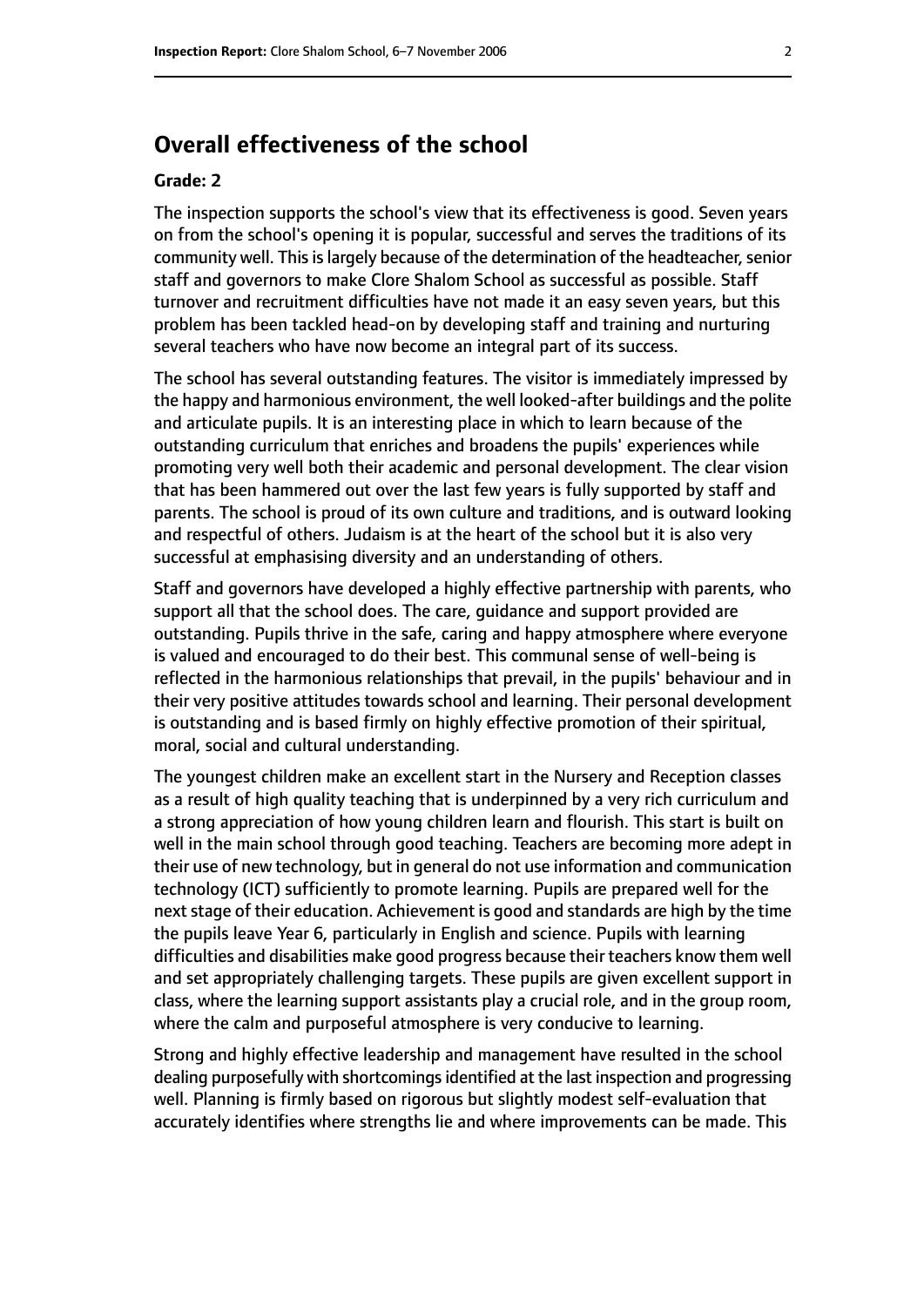places the school in a strong position to improve further, particularly with its drive to improve teaching and raise pupils' achievement.

#### **What the school should do to improve further**

• Continue the action to improve learning by making greater use of ICT in the classroom, improving questioning techniques and developing pupils' enquiry skills.

## **Achievement and standards**

#### **Grade: 2**

The youngest children make good progressin the Foundation Stage so that very nearly all meet nationally expected goals by the time they enter Year 1. Pupils also make good progress across Years 1 to 6. Challenging targets are set which they meet and often exceed. Virtually all pupils reach and very many exceed nationally expected standards in English, mathematics and science by the end of Year 6. Any variations in standards from year to year reflect the differing profiles of each cohort. Test results in 2006 were very high for both Year 2 and Year 6 pupils, reversing the fall in 2005, although they were slightly lower in mathematics than in English and science. There has been considerable progress in improving the pupils' writing and attention is now being paid, with some success, to developing investigative and enquiry skills in mathematics and science.

## **Personal development and well-being**

#### **Grade: 1**

Pupils' personal development is outstanding. They enjoy school, attend regularly and participate with much enthusiasm in the activities provided both in and out of lessons. The development of their spiritual, moral, social and cultural understanding is excellent. It is very successfully promoted through, amongst other things, assemblies, such as the Havdalah assembly on Monday mornings which ends with the traditional 'Shavuah Tov' ('Have a good week, everybody'). Pupils have a very clear understanding of how to behave safely and deal with risks. They are very aware of how to stay healthy, especially through eating well and being physically active, although some pupils are reluctant to make healthy food choices. Pupils make a considerable contribution to the life of both the school and the community. They readily take advantage of very many opportunities to help others and the school, by engaging in practical activities, associated with the 'Magic Duster' programme.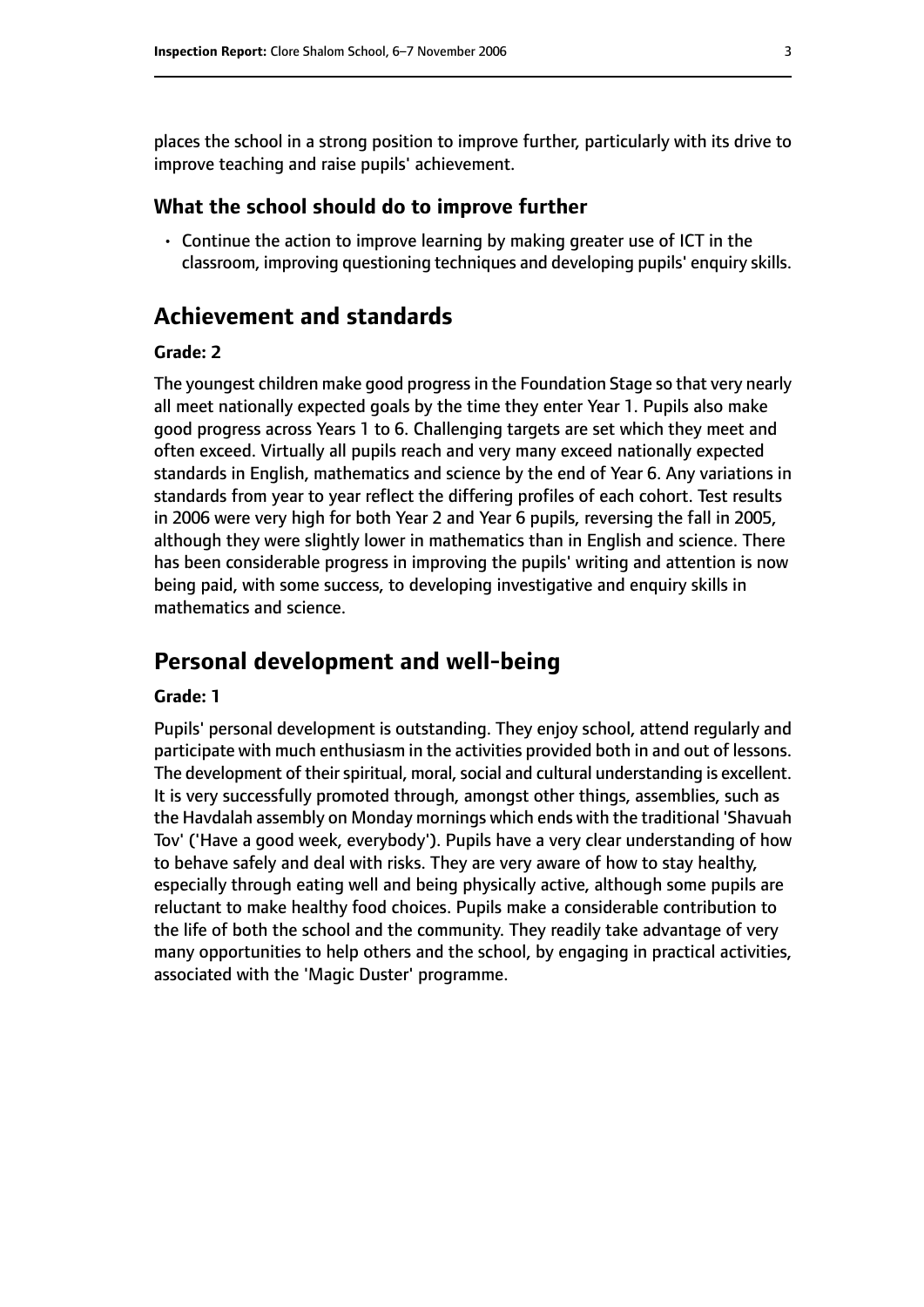## **Quality of provision**

#### **Teaching and learning**

#### **Grade: 2**

Teaching is good and enables pupils to learn well. Teachers are starting to empower the pupils to take greater responsibility for their learning by placing this at the heart of their lessons and adopting more creative teaching methods, including promoting enquiry skills. Many teachers use questions well and encourage pupils to consider their responses carefully, although occasionally in some classrooms teaching dominates too much with the result that pupils become passive and their learning slows. Lessons are planned carefully and work pitched well to meet the identified needs of all pupils. Support staff are very effective, both in helping individuals in class and also when leading small group sessions.

#### **Curriculum and other activities**

#### **Grade: 1**

The needs and interests of pupils are met very well by the broad and balanced curriculum which is greatly enhanced by an expanding range of activities, including sports, music and various clubs. Appropriate programmes successfully challenge the more able pupils. Many other highly enriching activities, including educational visits to local places of cultural interest, widen pupils' opportunities to develop their social awareness. The school's Jewish ethos leads to the study of Judaism and Modern Hebrew, and this is augmented by the study of the major world faiths and the art and music of a wide range of cultures, reflecting the diversity of the world in which they are growing up. For example, the school promoted a special 'Moroccan day' when pupils enjoyed participating in a range of activities which reflected aspects of that country. The curriculum prepares pupils very well for their next stage of learning.

#### **Care, guidance and support**

#### **Grade: 1**

Very high levels of staff commitment and competence promote the health, safety and well-being of all pupils very effectively. Child protection and health and safety procedures are robust, clear and adhered to. Pupils and their parents and carers overwhelmingly feel that the school provides a safe environment. Teachers have a very clear understanding of the pastoral and developmental needs of the pupils and respond positively to them. The systematic use of assessment information ensures that pupils' progress is tracked, with extra help given whenever necessary. Individual targets, set with pupils and shared with parents, ensure that all are clear about what is needed for each pupil to improve.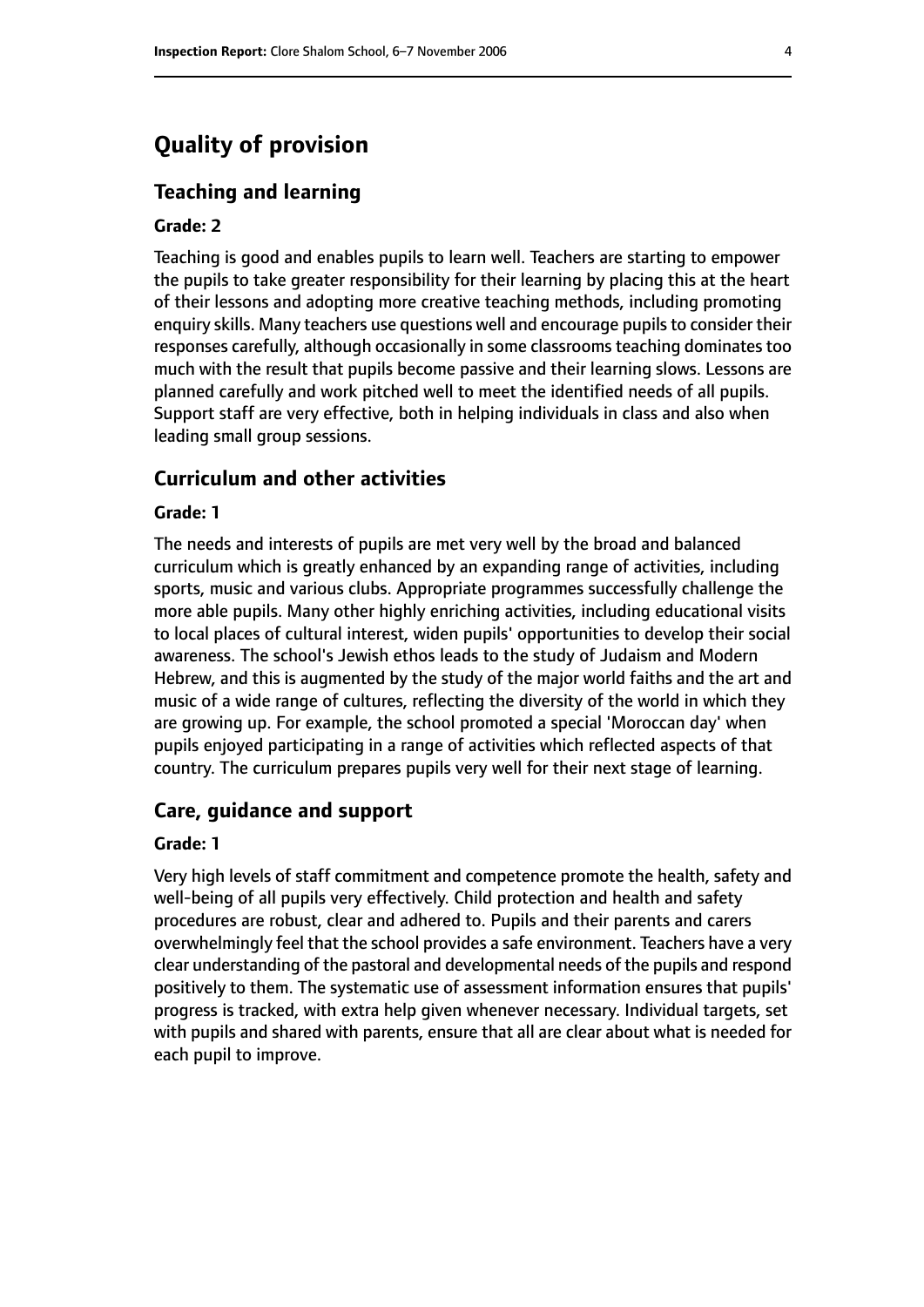## **Leadership and management**

#### **Grade: 1**

The headteacher and highly effective senior team have skilfully led the school since its opening, with excellent support from a committed, knowledgeable and well led governing body. Action to bring about improvements in the performance of all staff is promoted by carefully targeted guidance and training based on thorough monitoring of their work. The leadership of key aspects and core subjects is in strong hands. Other teachers have less leadership experience, but their skills are developing with support from senior staff. Governors know the school very well through their visits. They are fully involved in planning for its improvement, which involves all with a stake in the school. Parental contributions considerably enhance the funding available, which is used very well to meet the main priorities of maintaining a secure, well-resourced school with high staffing levels and providing a stimulating curriculum. The school secures good value for money.

## **Effectiveness of registered day care**

#### **Grade: 2**

Day care in the 'Little Doves' is good with outstanding features. All the children thoroughly enjoy their play and they achieve outstandingly well. They are occupied well throughout the session and show high levels of interest and concentration in what they do. The staff, who nurture the children well, show a good understanding of how children play and learn. Children are able to make choices from the stimulating and challenging activities such as books, puzzles, creative activities, construction and small world play. In addition a good range of activities and opportunities is provided in the outside area. Children enjoy climbing, riding bikes and using large construction apparatus helping their large muscle development and control. Relationships with the children are excellent and staff promote both their welfare and well-being effectively. They listen and respond to the children's needs with sensitivity and encourage them to focus well. Children respond very well to the attention they receive for their efforts as they explore and play happily. They are confident and secure because the staff ensure that there is a very positive atmosphere of calm and purpose which helps the children to thrive when playing both individually and in small groups.

Levels of care are good and the generally well-maintained setting provides a safe and secure environment protecting children from harm appropriately. However, the routines for ensuring that toilets are maintained to a high level of hygiene are not sufficiently robust and can lead to children using toilets where the risk of infection is increased. Staff work closely with parents. They discuss each child's needs and ensure that all children are treated as individuals and their thoughts valued. Organisation is good. All required documentation is in place and effectively contributes to the children's enjoyment and well-being. The pre-school has shown good improvement since the last inspection. The accident log is now confidential and there are appropriate arrangements for enabling children to rest. Overall the setting meets the needs of the range of children who attend.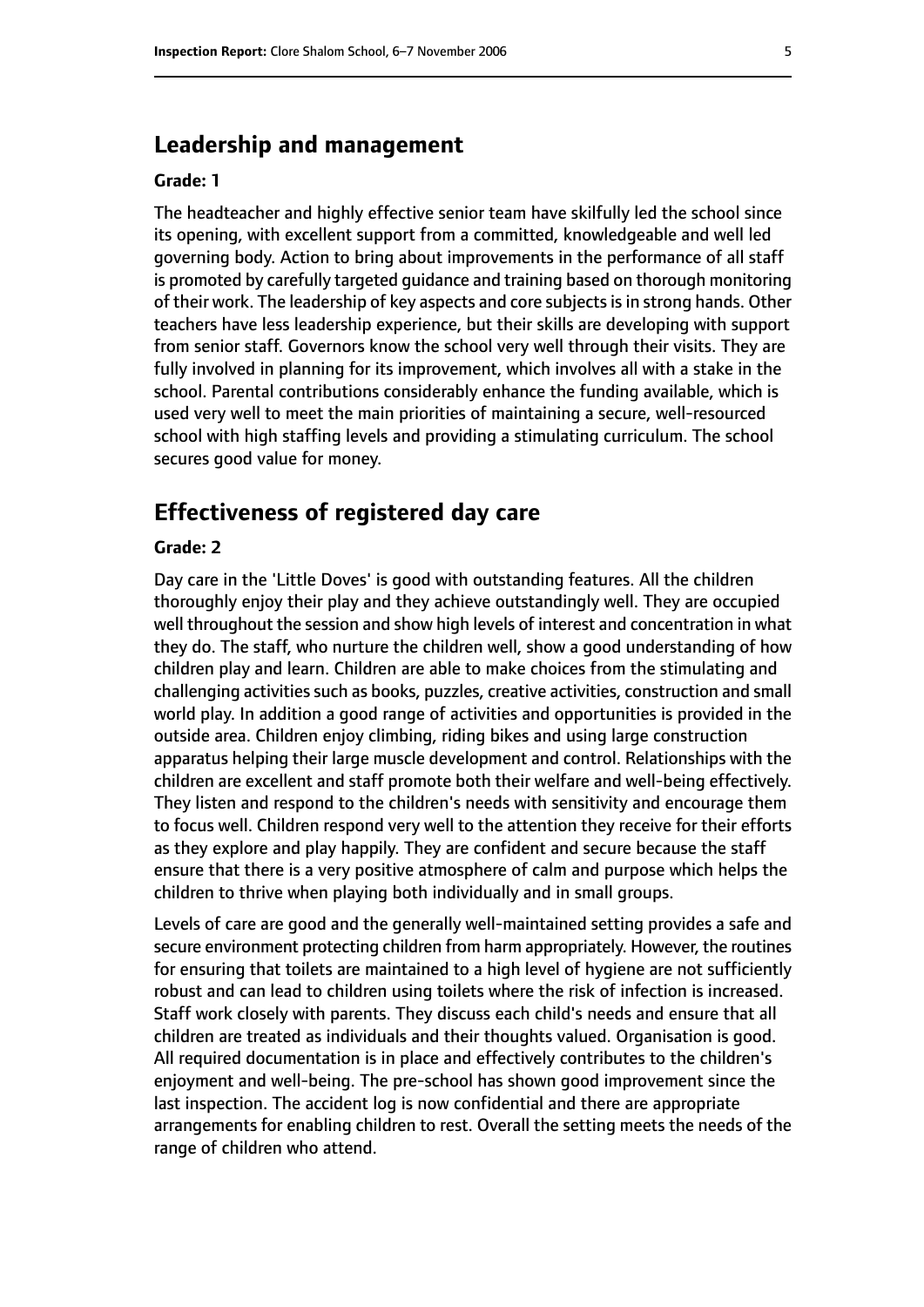## **Recommendations or actions to improve the registered day care**

• Ensure that the facilities are checked regularly in order to maintain the highest standards of hygiene and to prevent the spread of infection.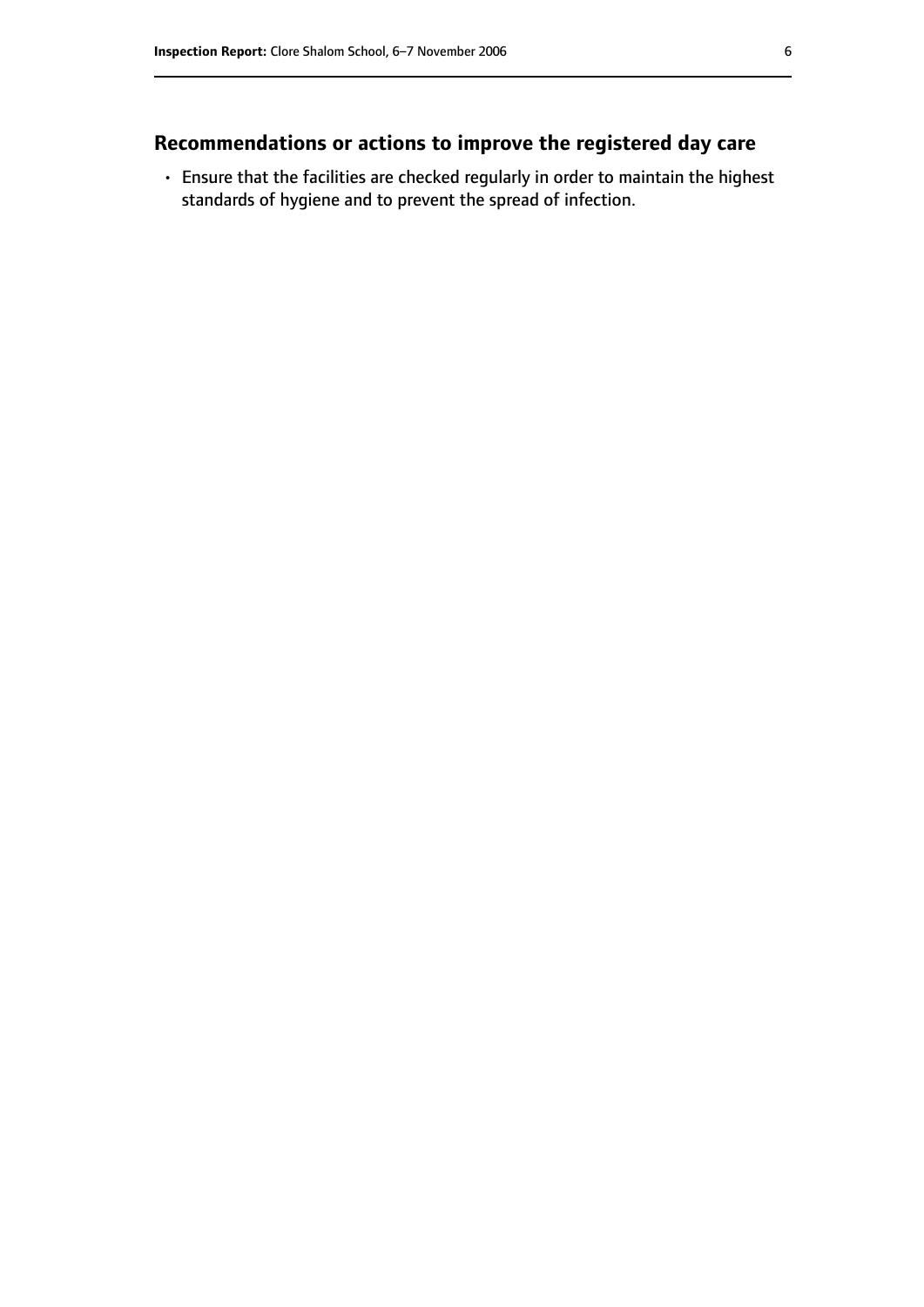**Any complaints about the inspection or the report should be made following the procedures set out inthe guidance 'Complaints about school inspection', whichis available from Ofsted's website: www.ofsted.gov.uk.**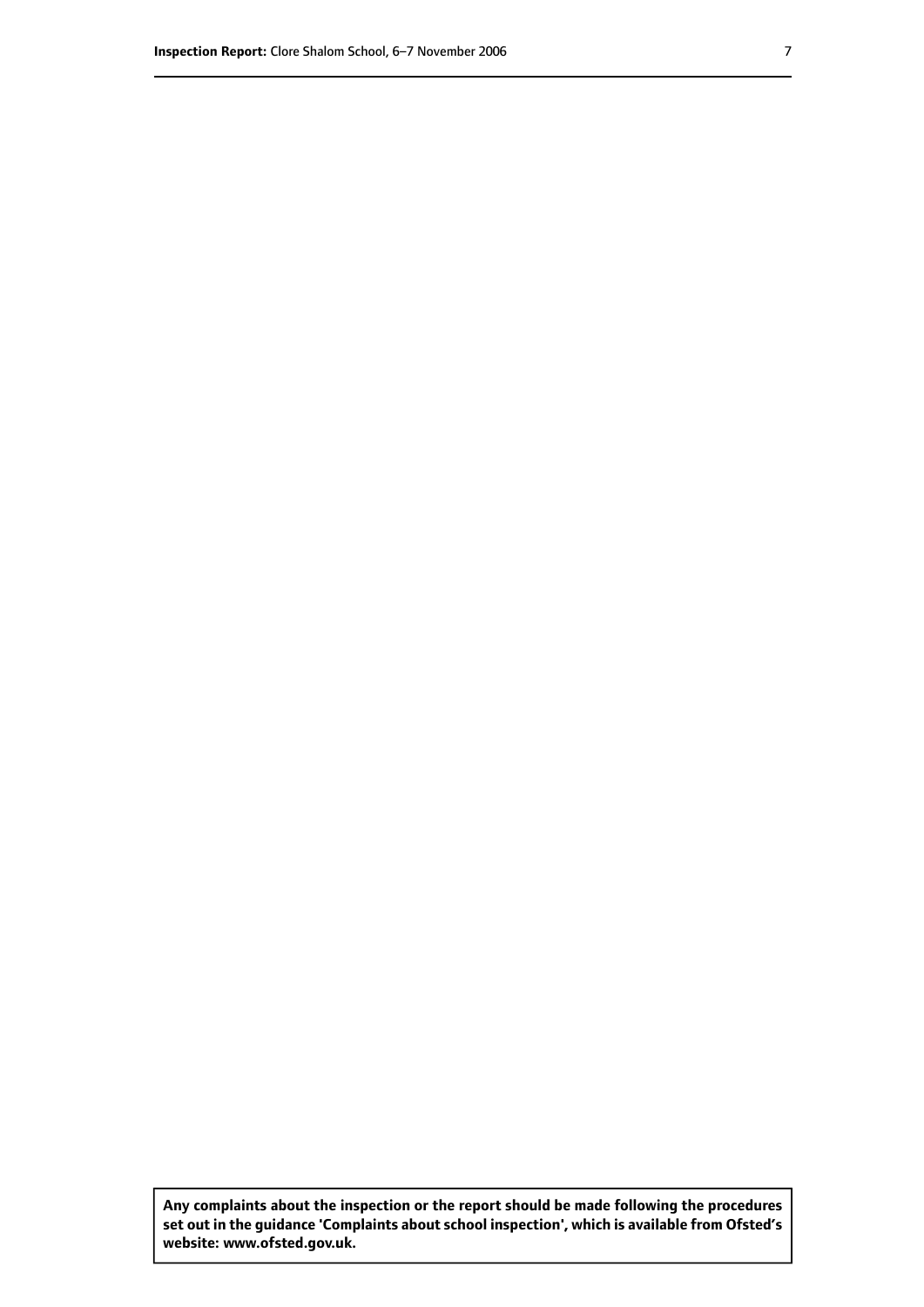# **Inspection judgements**

| Key to judgements: grade 1 is outstanding, grade 2 good, grade 3 satisfactory, and grade 4 | School  |
|--------------------------------------------------------------------------------------------|---------|
| inadeauate                                                                                 | Overall |

## **Overall effectiveness**

| How effective, efficient and inclusive is the provision of education, integrated<br>care and any extended services in meeting the needs of learners? |     |
|------------------------------------------------------------------------------------------------------------------------------------------------------|-----|
| How well does the school work in partnership with others to promote learners'<br>well-being?                                                         |     |
| The quality and standards in the Foundation Stage                                                                                                    |     |
| The effectiveness of the school's self-evaluation                                                                                                    |     |
| The capacity to make any necessary improvements                                                                                                      |     |
| Effective steps have been taken to promote improvement since the last<br>inspection                                                                  | Yes |

## **Achievement and standards**

| How well do learners achieve?                                                                               |  |
|-------------------------------------------------------------------------------------------------------------|--|
| The standards <sup>1</sup> reached by learners                                                              |  |
| How well learners make progress, taking account of any significant variations between<br>groups of learners |  |
| How well learners with learning difficulties and disabilities make progress                                 |  |

## **Personal development and well-being**

| How good is the overall personal development and well-being of the<br>learners?                                  |  |
|------------------------------------------------------------------------------------------------------------------|--|
| The extent of learners' spiritual, moral, social and cultural development                                        |  |
| The behaviour of learners                                                                                        |  |
| The attendance of learners                                                                                       |  |
| How well learners enjoy their education                                                                          |  |
| The extent to which learners adopt safe practices                                                                |  |
| The extent to which learners adopt healthy lifestyles                                                            |  |
| The extent to which learners make a positive contribution to the community                                       |  |
| How well learners develop workplace and other skills that will contribute to<br>their future economic well-being |  |

## **The quality of provision**

| How effective are teaching and learning in meeting the full range of the<br>  learners' needs?                      |  |
|---------------------------------------------------------------------------------------------------------------------|--|
| $\mid$ How well do the curriculum and other activities meet the range of needs<br>$\mid$ and interests of learners? |  |
| How well are learners cared for, guided and supported?                                                              |  |

 $^1$  Grade 1 - Exceptionally and consistently high; Grade 2 - Generally above average with none significantly below average; Grade 3 - Broadly average to below average; Grade 4 - Exceptionally low.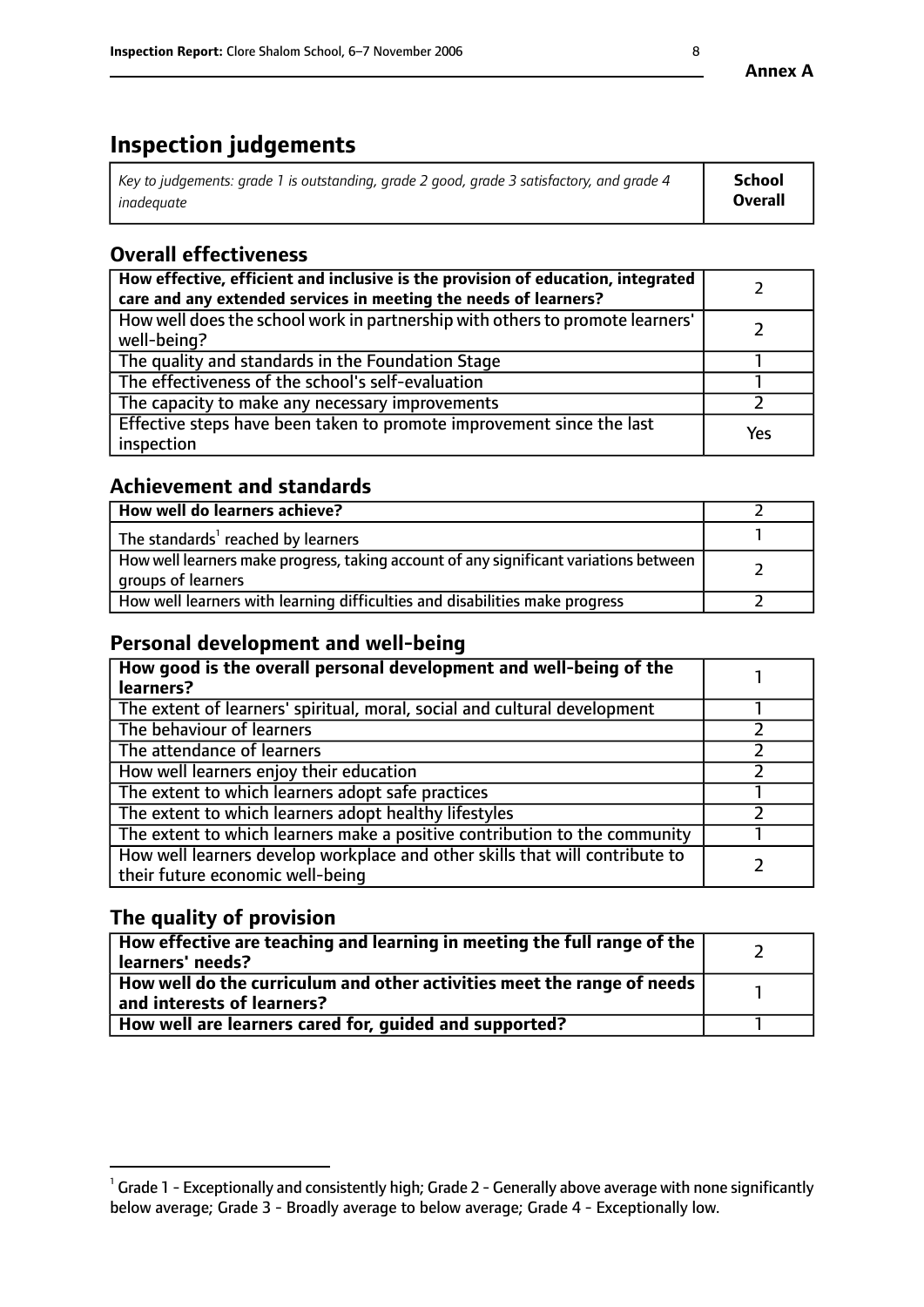## **Leadership and management**

| How effective are leadership and management in raising achievement<br>and supporting all learners?                                              |           |
|-------------------------------------------------------------------------------------------------------------------------------------------------|-----------|
| How effectively leaders and managers at all levels set clear direction leading<br>to improvement and promote high quality of care and education |           |
| How effectively performance is monitored, evaluated and improved to meet<br>challenging targets                                                 |           |
| How well equality of opportunity is promoted and discrimination tackled so<br>that all learners achieve as well as they can                     |           |
| How effectively and efficiently resources, including staff, are deployed to<br>achieve value for money                                          |           |
| The extent to which governors and other supervisory boards discharge their<br>responsibilities                                                  |           |
| Do procedures for safequarding learners meet current government<br>requirements?                                                                | Yes       |
| Does this school require special measures?                                                                                                      | <b>No</b> |
| Does this school require a notice to improve?                                                                                                   | <b>No</b> |

# **The effectiveness of the registered day care**

| The quality and standards of the registered day care                                   |            |
|----------------------------------------------------------------------------------------|------------|
| How effective is the day care in helping children to be healthy?                       |            |
| How effective is the day care in protecting children and helping them to stay safe?    |            |
| How effective is the day care in helping children to achieve and enjoy their learning? |            |
| How effective is the day care in helping children to make a positive contribution?     |            |
| How effectively is the day care organised?                                             |            |
| Does the day care meet the needs of the range of children for whom it provides?        | <b>Yes</b> |
| Has the day care improved since the last inspection?                                   | Yes        |
| Does the day care require enforcement action?                                          | No         |
| Does the day care require a notice to improve?                                         | No         |